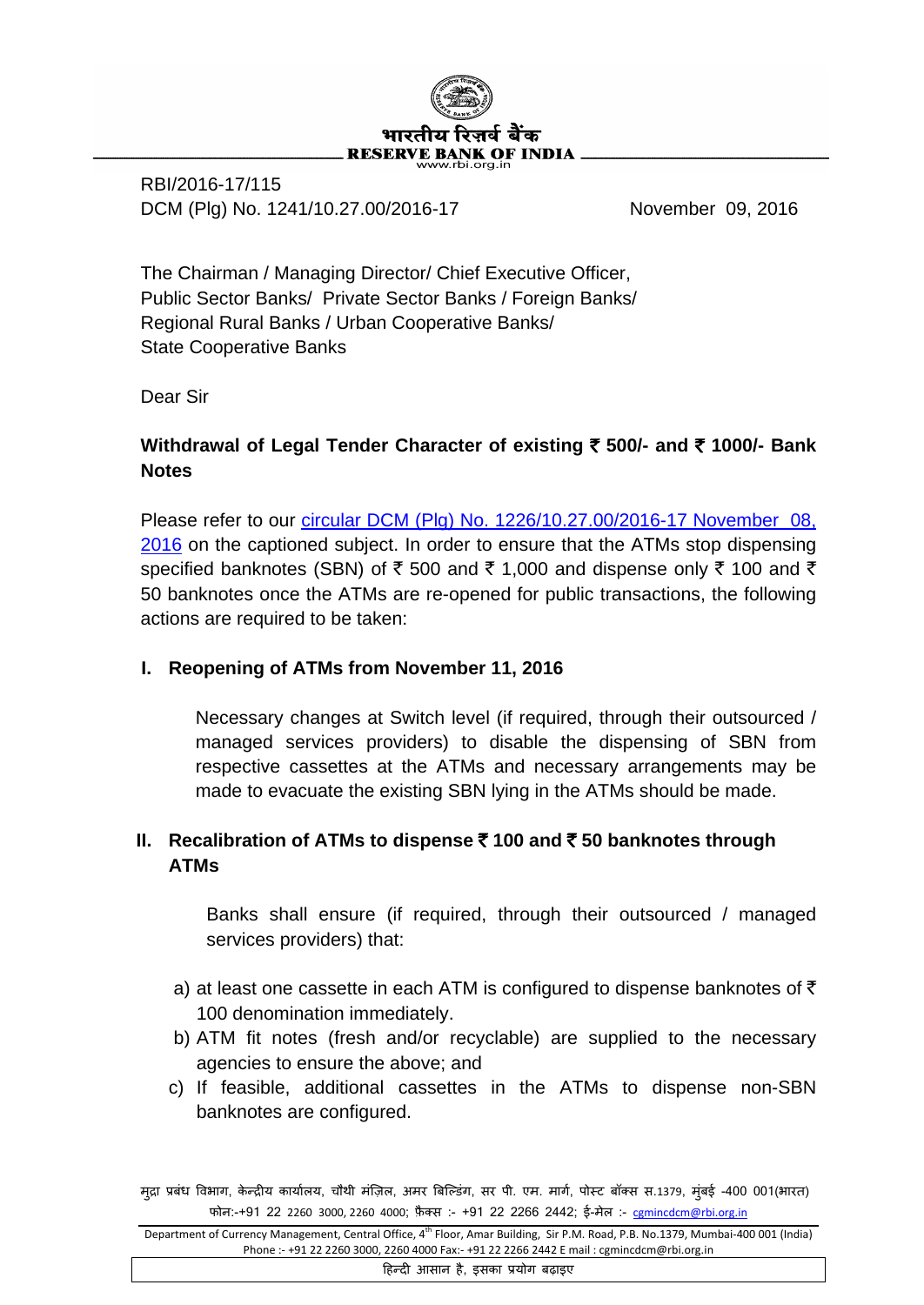

## **III. Withdrawal limit of** ` **2,000 per day per card**

Banks (issuing banks) shall make necessary changes in their card management system / core banking system to ensure that:

- (i) the withdrawal limit of  $\bar{\tau}$  2,000 per day per card is applied to all its customers for withdrawals done at ATMs;
- (ii) the limit, would be within the overall withdrawal limit of  $\bar{\tau}$  20,000/- in a week across all channels, including withdrawals at ATMs and at Point-of-Sale; and
- (iii) necessary changes are made, as and when the limits are revised / changed.

## **IV. Withdrawal through Banking Correspondents**

As BCs are agents of banks, the banks shall issue suitable instructions to BCs for cash deposit and withdrawal transactions done through micro-ATMs and Aadhaar Enabled Payment Systems (AEPS) so as to ensure that dispensing and acceptance of SBN are in adherence to extant instructions, inter alia, limits for withdrawal at bank counters (as indicated in the [GOI Press Release dated](http://rbidocs.rbi.org.in/rdocs/content/pdfs/NOTI115101116_AN.pdf)  [November 8, 2016\)](http://rbidocs.rbi.org.in/rdocs/content/pdfs/NOTI115101116_AN.pdf)

# **V. Acceptance of deposits through cash deposit machines and cash recyclers**

- a) Banks shall keep cash deposit machines (CDMs) and Cash Recyclers (CRs) operational only on their fulfilling the following conditions:
	- i. The CDMs and CRs are disabled for dispensing SBN.
	- ii. The CDMs and CRs are configured to accept SBN (till December 30, 2016 only) using card-based authentication (no cardless deposits to be enabled for depositing SBN) for credit of amount only to the card-holders account (in other words, deposits into third party accounts cannot be accepted).
- b) The CDMs and CRs can continue to accept and/or dispense non-SBN as hitherto subject to the withdrawal limits applicable for transactions at ATMs.